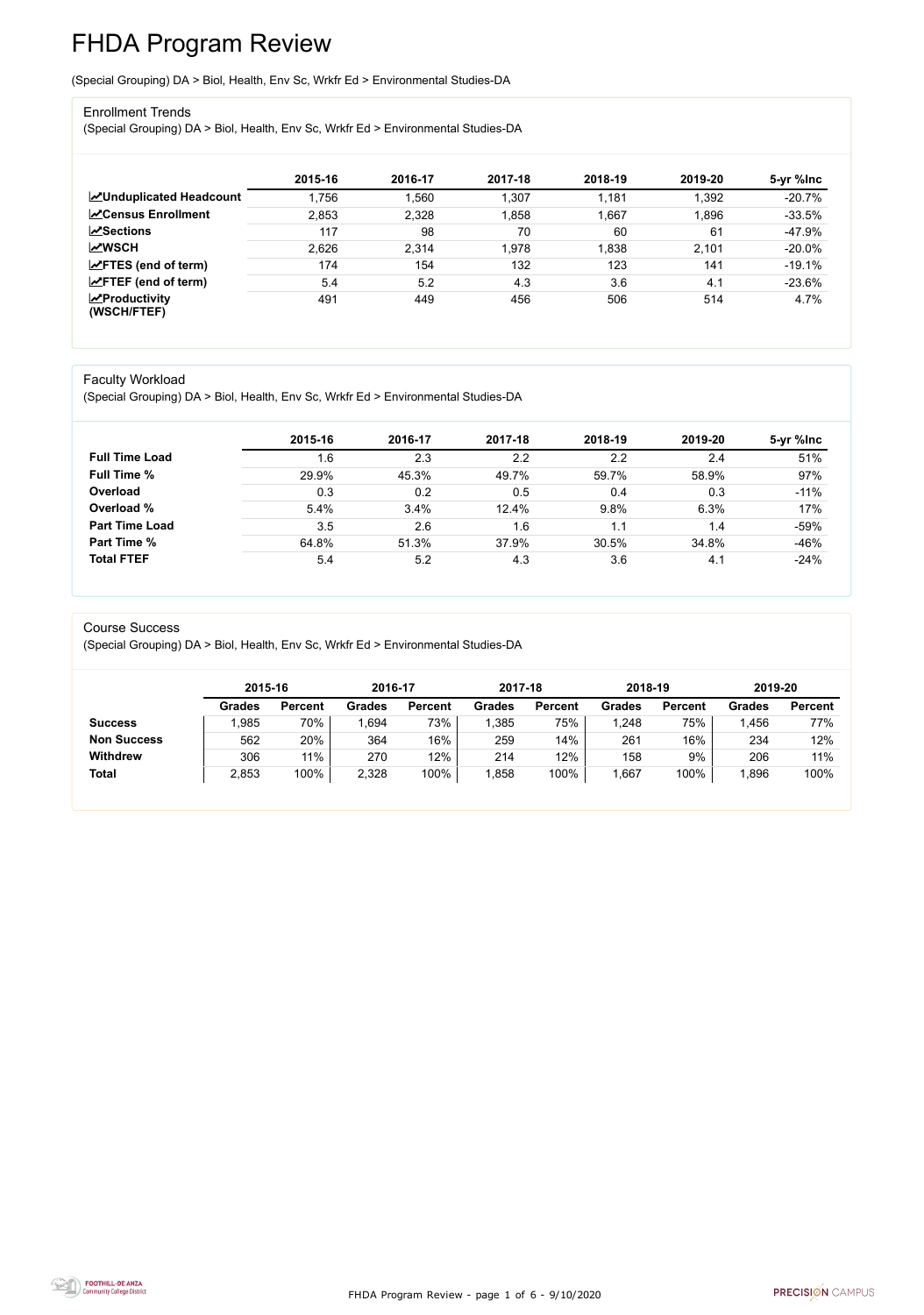FHDA Program Review - page 2 of 6 - 9/10/2020



### Course Success for African American, Latinx, and Filipinx Students

### Course Success for Asian, Native American, Pacific Islander, White, and Decline to State Students

|                    | 2015-16       |                | 2016-17       |                | 2017-18       |                | 2018-19       |                | 2019-20 |                |
|--------------------|---------------|----------------|---------------|----------------|---------------|----------------|---------------|----------------|---------|----------------|
|                    | <b>Grades</b> | <b>Percent</b> | <b>Grades</b> | <b>Percent</b> | <b>Grades</b> | <b>Percent</b> | <b>Grades</b> | <b>Percent</b> | Grades  | <b>Percent</b> |
| <b>Success</b>     | 603           | 61%            | 527           | 65%            | 446           | 65%            | 381           | 64%            | 491     | 67%            |
| <b>Non Success</b> | 264           | 27%            | 158           | 19%            | 129           | 19%            | 120           | 20%            | 146     | 20%            |
| <b>Withdrew</b>    | 127           | 13%            | 130           | 16%            | 109           | 16%            | 92            | 16%            | 100     | 14%            |
| <b>Total</b>       | 994           | 100%           | 815           | 100%           | 684           | 100%           | 593           | 100%           | 737     | 100%           |

|                    | 2015-16       |                | 2016-17       |                | 2017-18       |                | 2018-19       |                | 2019-20       |                |
|--------------------|---------------|----------------|---------------|----------------|---------------|----------------|---------------|----------------|---------------|----------------|
|                    | <b>Grades</b> | <b>Percent</b> | <b>Grades</b> | <b>Percent</b> | <b>Grades</b> | <b>Percent</b> | <b>Grades</b> | <b>Percent</b> | <b>Grades</b> | <b>Percent</b> |
| <b>Success</b>     | ,382          | 74%            | 1,167         | 77%            | 939           | 80%            | 867           | 81%            | 965           | 83%            |
| <b>Non Success</b> | 298           | 16%            | 206           | 14%            | 130           | 11%            | 141           | 13%            | 88            | 8%             |
| <b>Withdrew</b>    | 179           | 10%            | 140           | 9%             | 105           | 9%             | 66            | 6%             | 106           | 9%             |
| <b>Total</b>       | ,859          | 100%           | 1,513         | 100%           | 1,174         | 100%           | ,074          | 100%           | 1,159         | 100%           |
|                    |               |                |               |                |               |                |               |                |               |                |

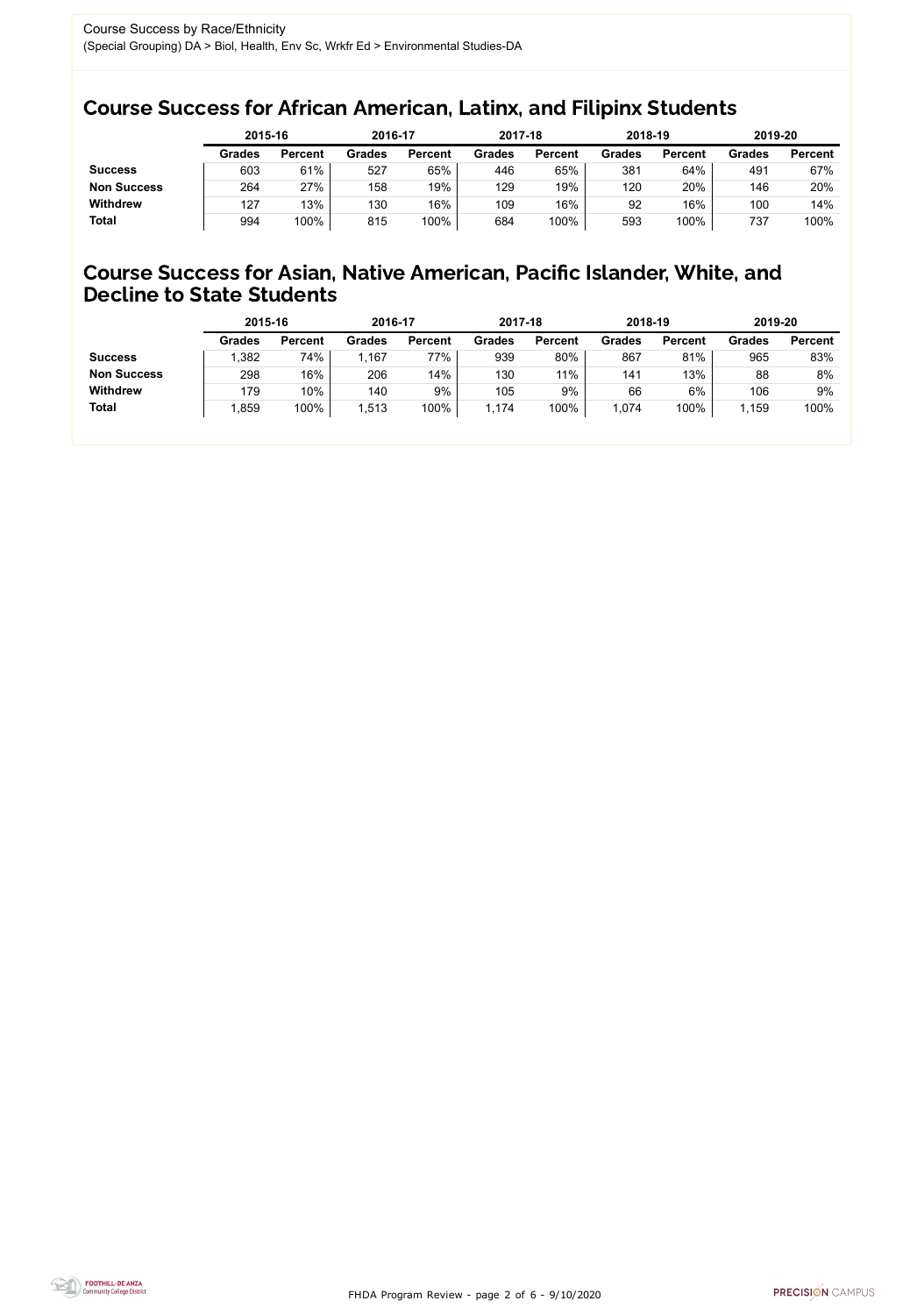FHDA Program Review - page 3 of 6 - 9/10/2020



Some courses may continue to be listed but no longer have data due to renumbering or because the course was not offered in the past five years.



## by Gender

|                     | 2015-16 |                |       | 2016-17        |       | 2017-18        | 2018-19 |                | 2019-20 |                |
|---------------------|---------|----------------|-------|----------------|-------|----------------|---------|----------------|---------|----------------|
|                     | Enr     | <b>Percent</b> | Enr   | <b>Percent</b> | Enr   | <b>Percent</b> | Enr     | <b>Percent</b> | Enr     | <b>Percent</b> |
| <b>Female</b>       | 1,340   | 47%            | 1,158 | 50%            | 902   | 49%            | 750     | 45%            | 953     | 50%            |
| <b>Male</b>         | 1,484   | 52%            | 1,158 | 50%            | 944   | 51%            | 899     | 54%            | 925     | 49%            |
| <b>Non-Binary</b>   |         | 0%             |       | $0\%$          |       | $0\%$          |         | $0\%$          |         | 0%             |
| <b>Not Reported</b> | 29      | $1\%$          | 12    | $1\%$          | 12    | $1\%$          | 18      | 1%             | 16      | 1%             |
| <b>Total</b>        | 2,853   | 100%           | 2,328 | 100%           | 1,858 | 100%           | ,667    | 100%           | 1,896   | 100%           |

## by Ethnicity

|                         |       | 2015-16        |       | 2016-17        |       | 2017-18        |        | 2018-19        | 2019-20 |                |
|-------------------------|-------|----------------|-------|----------------|-------|----------------|--------|----------------|---------|----------------|
|                         | Enr   | <b>Percent</b> | Enr   | <b>Percent</b> | Enr   | <b>Percent</b> | Enr    | <b>Percent</b> | Enr     | <b>Percent</b> |
| <b>African American</b> | 185   | 6%             | 111   | 5%             | 104   | 6%             | 74     | 4%             | 86      | 5%             |
| <b>Asian</b>            | 1,023 | 36%            | 855   | 37%            | 655   | 35%            | 646    | 39%            | 657     | 35%            |
| <b>Filipinx</b>         | 155   | 5%             | 166   | 7%             | 156   | 8%             | 91     | 5%             | 101     | 5%             |
| Latinx                  | 654   | 23%            | 538   | 23%            | 424   | 23%            | 428    | 26%            | 550     | 29%            |
| <b>Native American</b>  | 18    | $1\%$          | 23    | $1\%$          | 11    | $1\%$          | 9      | $1\%$          |         | $0\%$          |
| <b>Pacific Islander</b> | 49    | 2%             | 19    | $1\%$          | 16    | 1%             | 13     | 1%             | 15      | 1%             |
| White                   | 675   | 24%            | 572   | 25%            | 453   | 24%            | 374    | 22%            | 408     | 22%            |
| <b>Decline to State</b> | 94    | 3%             | 44    | 2%             | 39    | 2%             | 32     | 2%             | 72      | 4%             |
| <b>Total</b>            | 2,853 | 100%           | 2,328 | 100%           | 1,858 | 100%           | 667, ا | 100%           | 1,896   | 100%           |

## by Age

|              | 2015-16 |                | 2016-17 |                | 2017-18 |                | 2018-19 |                | 2019-20 |                |
|--------------|---------|----------------|---------|----------------|---------|----------------|---------|----------------|---------|----------------|
|              | Enr     | <b>Percent</b> | Enr     | <b>Percent</b> | Enr     | <b>Percent</b> | Enr     | <b>Percent</b> | Enr     | <b>Percent</b> |
| 19 or less   | 440     | 15%            | 415     | 18%            | 272     | 15%            | 298     | 18%            | 450     | 24%            |
| $20 - 24$    | .349    | 47%            | 1,222   | 52%            | 970     | 52%            | 776     | 47%            | 786     | 41%            |
| 25-39        | 772     | 27%            | 522     | 22%            | 446     | 24%            | 440     | 26%            | 432     | 23%            |
| $40 +$       | 292     | 10%            | 169     | 7%             | 170     | 9%             | 153     | 9%             | 228     | 12%            |
| <b>Total</b> | 2,853   | 100%           | 2,328   | 100%           | ,858    | 100%           | ,667    | 100%           | 1,896   | 100%           |

## by Education Level

|                           | 2015-16 |                |       | 2016-17        |      | 2017-18        | 2018-19 |                | 2019-20 |                |
|---------------------------|---------|----------------|-------|----------------|------|----------------|---------|----------------|---------|----------------|
|                           | Enr     | <b>Percent</b> | Enr   | <b>Percent</b> | Enr  | <b>Percent</b> | Enr     | <b>Percent</b> | Enr     | <b>Percent</b> |
| <b>Bachelor or higher</b> | 285     | 10%            | 183   | 8%             | 179  | 10%            | 187     | 11%            | 196     | 10%            |
| <b>Associate</b>          | 71      | $2\%$          | 52    | 2%             | 53   | 3%             | 39      | 2%             | 52      | 3%             |
| <b>HS/Equivalent</b>      | 2,326   | 82%            | ,960  | 84%            | .478 | 80%            | 1,337   | 80%            | 1,542   | 81%            |
| <b>All Other</b>          | 171     | 6%             | 133   | $6\%$          | 148  | 8%             | 104     | 6%             | 106     | 6%             |
| <b>Total</b>              | 2,853   | 100%           | 2,328 | 100%           | ,858 | 100%           | .667    | 100%           | 1,896   | 100%           |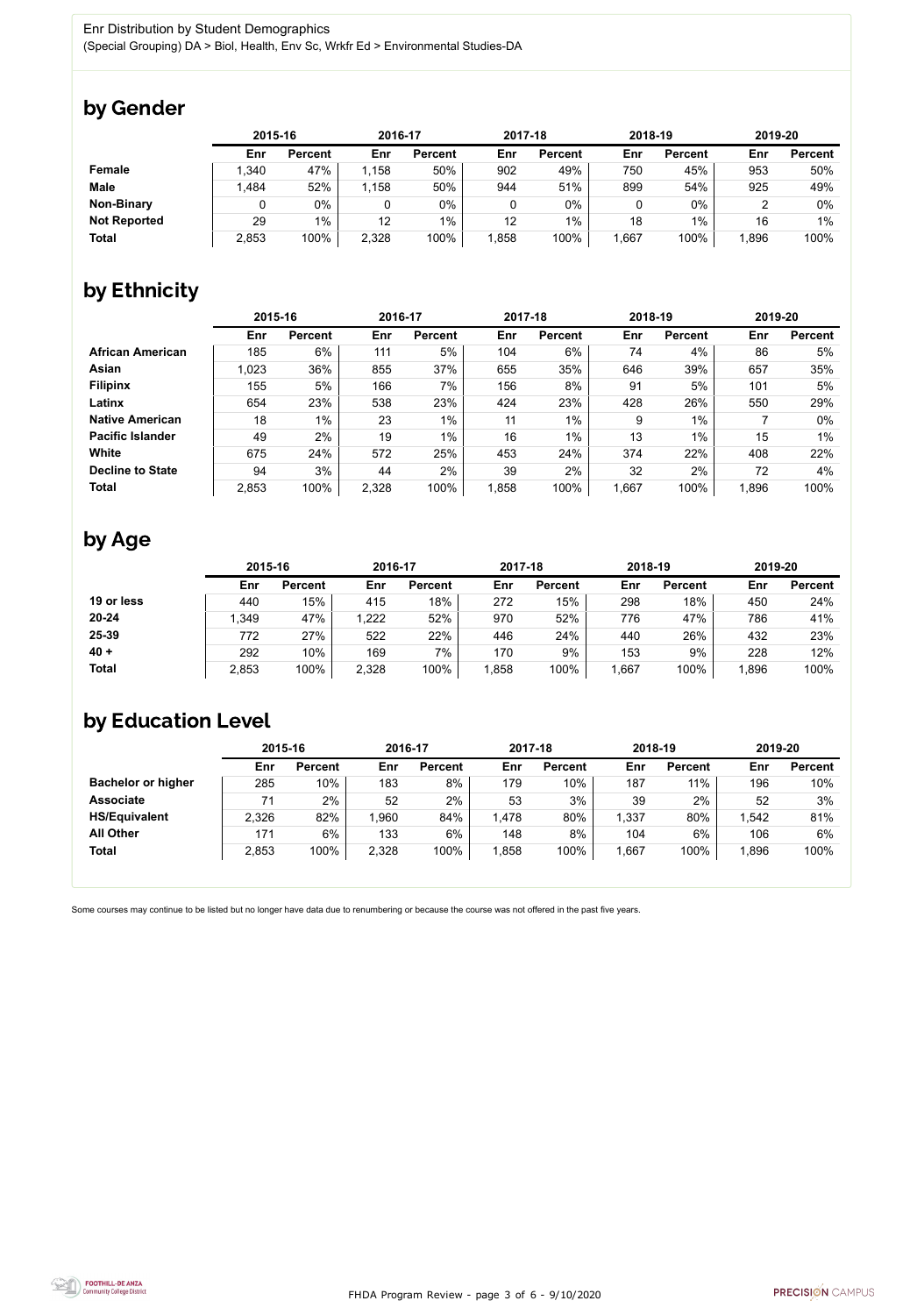FHDA Program Review - page 4 of 6 - 9/10/2020



#### Success Rates by Gender (Special Grouping) DA > Biol, Health, Env Sc, Wrkfr Ed > Environmental Studies-DA

|                     | 2019-20        |                |                    |                |                 |                |                |                |  |  |  |  |  |
|---------------------|----------------|----------------|--------------------|----------------|-----------------|----------------|----------------|----------------|--|--|--|--|--|
|                     | <b>Success</b> |                | <b>Non Success</b> |                | <b>Withdrew</b> |                | <b>Total</b>   |                |  |  |  |  |  |
|                     | <b>Grades</b>  | <b>Percent</b> | <b>Grades</b>      | <b>Percent</b> | <b>Grades</b>   | <b>Percent</b> | <b>Grades</b>  | <b>Percent</b> |  |  |  |  |  |
| Female              | 724            | 76%            | 131                | 14%            | 98              | 10%            | 953            | 100%           |  |  |  |  |  |
| <b>Male</b>         | 719            | 78%            | 100                | 11%            | 106             | 11%            | 925            | 100%           |  |  |  |  |  |
| <b>Non-Binary</b>   |                | 50%            |                    | $0\%$          |                 | 50%            | $\overline{2}$ | 100%           |  |  |  |  |  |
| <b>Not Reported</b> | 12             | 75%            | 3                  | 19%            |                 | 6%             | 16             | 100%           |  |  |  |  |  |
| All                 | 1,456          | 77%            | 234                | 12%            | 206             | 11%            | ,896           | 100%           |  |  |  |  |  |

|                     |               | 2018-19                              |               |                |               |                 |               |                |  |  |  |  |  |  |
|---------------------|---------------|--------------------------------------|---------------|----------------|---------------|-----------------|---------------|----------------|--|--|--|--|--|--|
|                     |               | <b>Non Success</b><br><b>Success</b> |               |                |               | <b>Withdrew</b> | <b>Total</b>  |                |  |  |  |  |  |  |
|                     | <b>Grades</b> | <b>Percent</b>                       | <b>Grades</b> | <b>Percent</b> | <b>Grades</b> | <b>Percent</b>  | <b>Grades</b> | <b>Percent</b> |  |  |  |  |  |  |
| <b>Female</b>       | 560           | 75%                                  | 116           | 15%            | 74            | 10%             | 750           | 100%           |  |  |  |  |  |  |
| <b>Male</b>         | 682           | 76%                                  | 136           | 15%            | 81            | 9%              | 899           | 100%           |  |  |  |  |  |  |
| <b>Non-Binary</b>   | 0             | N/A                                  | 0             | N/A            | 0             | N/A             |               | 100%           |  |  |  |  |  |  |
| <b>Not Reported</b> | 6             | 33%                                  | 9             | 50%            | 3             | 17%             | 18            | 100%           |  |  |  |  |  |  |
| All                 | 1,248         | 75%                                  | 261           | 16%            | 158           | 9%              | ,667          | 100%           |  |  |  |  |  |  |

|                     |                | 2017-18        |                    |                |                 |                |               |                |  |  |  |  |  |  |
|---------------------|----------------|----------------|--------------------|----------------|-----------------|----------------|---------------|----------------|--|--|--|--|--|--|
|                     | <b>Success</b> |                | <b>Non Success</b> |                | <b>Withdrew</b> | <b>Total</b>   |               |                |  |  |  |  |  |  |
|                     | <b>Grades</b>  | <b>Percent</b> | <b>Grades</b>      | <b>Percent</b> | <b>Grades</b>   | <b>Percent</b> | <b>Grades</b> | <b>Percent</b> |  |  |  |  |  |  |
| Female              | 700            | 78%            | 99                 | 11%            | 103             | 11%            | 902           | 100%           |  |  |  |  |  |  |
| <b>Male</b>         | 678            | 72%            | 156                | 17%            | 110             | 12%            | 944           | 100%           |  |  |  |  |  |  |
| <b>Non-Binary</b>   | 0              | N/A            | 0                  | N/A            | 0               | N/A            | 0             | 100%           |  |  |  |  |  |  |
| <b>Not Reported</b> |                | 58%            | 4                  | 33%            |                 | 8%             | 12            | 100%           |  |  |  |  |  |  |
| All                 | .385           | 75%            | 259                | 14%            | 214             | 12%            | ,858          | 100%           |  |  |  |  |  |  |

|                     |               |                |               | 2016-17        |                 |                |               |                |
|---------------------|---------------|----------------|---------------|----------------|-----------------|----------------|---------------|----------------|
|                     |               | <b>Success</b> |               |                | <b>Withdrew</b> |                | <b>Total</b>  |                |
|                     | <b>Grades</b> | <b>Percent</b> | <b>Grades</b> | <b>Percent</b> | <b>Grades</b>   | <b>Percent</b> | <b>Grades</b> | <b>Percent</b> |
| <b>Female</b>       | 857           | 74%            | 154           | 13%            | 147             | 13%            | 1,158         | 100%           |
| <b>Male</b>         | 831           | 72%            | 205           | 18%            | 122             | 11%            | 1,158         | 100%           |
| <b>Non-Binary</b>   | 0             | N/A            |               | N/A            | 0               | N/A            | 0             | 100%           |
| <b>Not Reported</b> | 6             | 50%            | 5             | 42%            |                 | 8%             | 12            | 100%           |
| All                 | 1,694         | 73%            | 364           | 16%            | 270             | 12%            | 2,328         | 100%           |

|                     |                                                         |                |               | 2015-16        |               |                |               |                |
|---------------------|---------------------------------------------------------|----------------|---------------|----------------|---------------|----------------|---------------|----------------|
|                     | <b>Withdrew</b><br><b>Non Success</b><br><b>Success</b> |                |               |                |               |                |               | <b>Total</b>   |
|                     | <b>Grades</b>                                           | <b>Percent</b> | <b>Grades</b> | <b>Percent</b> | <b>Grades</b> | <b>Percent</b> | <b>Grades</b> | <b>Percent</b> |
| Female              | 969                                                     | 72%            | 235           | 18%            | 136           | 10%            | 1,340         | 100%           |
| <b>Male</b>         | 1,002                                                   | 68%            | 315           | 21%            | 167           | 11%            | 1,484         | 100%           |
| <b>Non-Binary</b>   |                                                         | N/A            | 0             | N/A            |               | N/A            | 0             | 100%           |
| <b>Not Reported</b> | 14                                                      | 48%            | 12            | 41%            | 3             | 10%            | 29            | 100%           |
| All                 | 1,985                                                   | 70%            | 562           | 20%            | 306           | 11%            | 2,853         | 100%           |

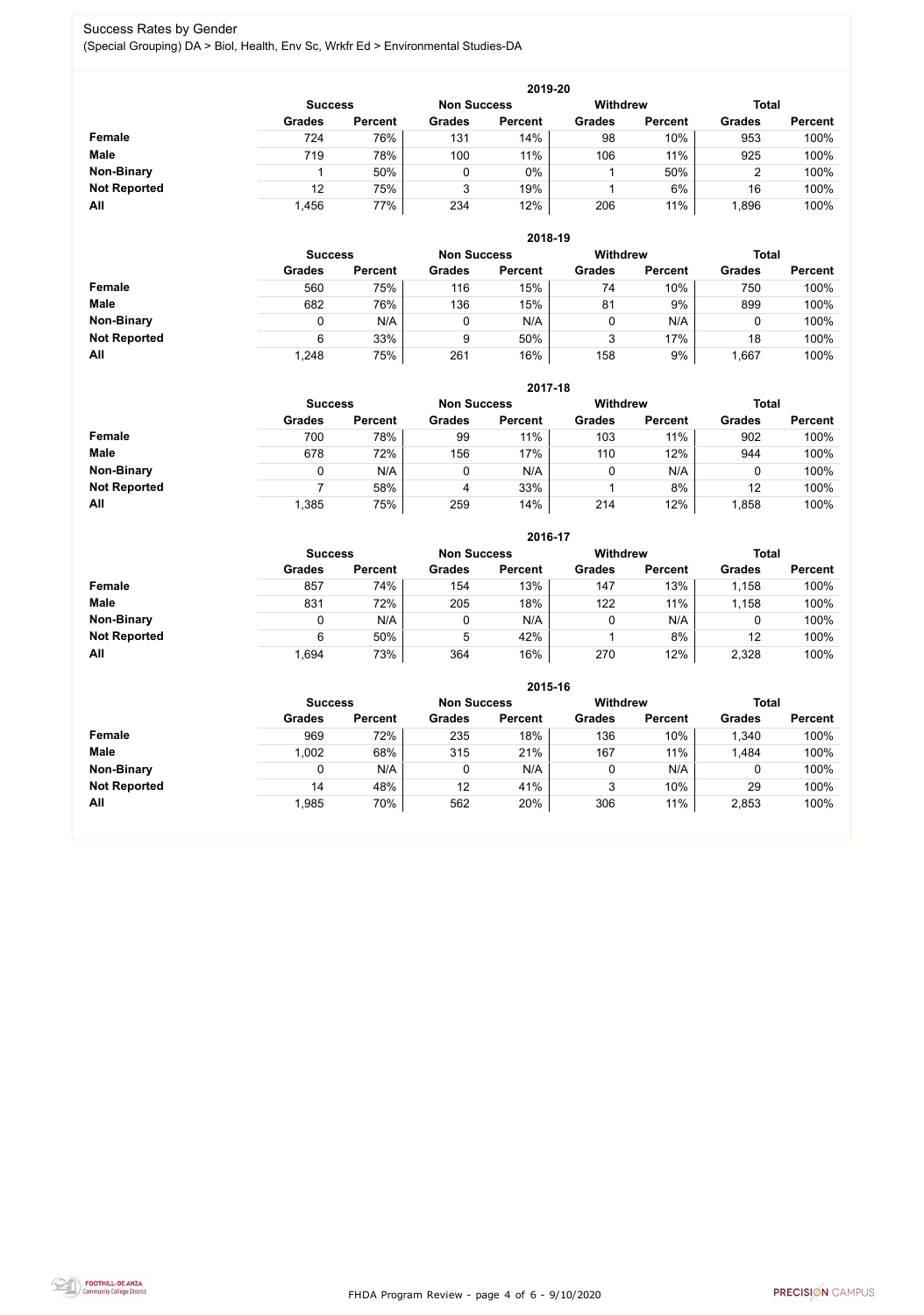FHDA Program Review - page 5 of 6 - 9/10/2020



#### Success Rates by Age (Special Grouping) DA > Biol, Health, Env Sc, Wrkfr Ed > Environmental Studies-DA

|            |                |                    |               | 2019-20         |               |                |               |                |
|------------|----------------|--------------------|---------------|-----------------|---------------|----------------|---------------|----------------|
|            | <b>Success</b> | <b>Non Success</b> |               | <b>Withdrew</b> |               | <b>Total</b>   |               |                |
|            | <b>Grades</b>  | <b>Percent</b>     | <b>Grades</b> | <b>Percent</b>  | <b>Grades</b> | <b>Percent</b> | <b>Grades</b> | <b>Percent</b> |
| 19 or less | 390            | 87%                | 36            | 8%              | 24            | 5%             | 450           | 100%           |
| $20 - 24$  | 595            | 76%                | 91            | 12%             | 100           | 13%            | 786           | 100%           |
| 25-39      | 306            | 71%                | 74            | 17%             | 52            | 12%            | 432           | 100%           |
| $40 +$     | 165            | 72%                | 33            | 14%             | 30            | 13%            | 228           | 100%           |
| All        | 1,456          | 77%                | 234           | 12%             | 206           | 11%            | ,896          | 100%           |

|            |                |                |               | 2018-19            |                 |                |               |                |
|------------|----------------|----------------|---------------|--------------------|-----------------|----------------|---------------|----------------|
|            | <b>Success</b> |                |               | <b>Non Success</b> | <b>Withdrew</b> |                | <b>Total</b>  |                |
|            | <b>Grades</b>  | <b>Percent</b> | <b>Grades</b> | <b>Percent</b>     | <b>Grades</b>   | <b>Percent</b> | <b>Grades</b> | <b>Percent</b> |
| 19 or less | 250            | 84%            | 35            | 12%                | 13              | 4%             | 298           | 100%           |
| $20 - 24$  | 562            | 72%            | 132           | 17%                | 82              | 11%            | 776           | 100%           |
| 25-39      | 319            | 73%            | 83            | 19%                | 38              | 9%             | 440           | 100%           |
| $40 +$     | 117            | 76%            | 11            | 7%                 | 25              | 16%            | 153           | 100%           |
| All        | 1,248          | 75%            | 261           | 16%                | 158             | 9%             | ,667          | 100%           |

|            |                                      |                |               | 2017-18        |                 |                |               |                |
|------------|--------------------------------------|----------------|---------------|----------------|-----------------|----------------|---------------|----------------|
|            | <b>Non Success</b><br><b>Success</b> |                |               |                | <b>Withdrew</b> |                | <b>Total</b>  |                |
|            | <b>Grades</b>                        | <b>Percent</b> | <b>Grades</b> | <b>Percent</b> | <b>Grades</b>   | <b>Percent</b> | <b>Grades</b> | <b>Percent</b> |
| 19 or less | 198                                  | 73%            | 45            | 17%            | 29              | 11%            | 272           | 100%           |
| $20 - 24$  | 732                                  | 75%            | 125           | 13%            | 113             | 12%            | 970           | 100%           |
| 25-39      | 327                                  | 73%            | 63            | 14%            | 56              | 13%            | 446           | 100%           |
| $40 +$     | 128                                  | 75%            | 26            | 15%            | 16              | 9%             | 170           | 100%           |
| All        | .385                                 | 75%            | 259           | 14%            | 214             | 12%            | ,858          | 100%           |

|            |                                      |                |               | 2016-17        |                 |                |               |                |
|------------|--------------------------------------|----------------|---------------|----------------|-----------------|----------------|---------------|----------------|
|            | <b>Non Success</b><br><b>Success</b> |                |               |                | <b>Withdrew</b> |                | <b>Total</b>  |                |
|            | <b>Grades</b>                        | <b>Percent</b> | <b>Grades</b> | <b>Percent</b> | <b>Grades</b>   | <b>Percent</b> | <b>Grades</b> | <b>Percent</b> |
| 19 or less | 339                                  | 82%            | 53            | 13%            | 23              | 6%             | 415           | 100%           |
| 20-24      | 893                                  | 73%            | 184           | 15%            | 145             | 12%            | 1,222         | 100%           |
| 25-39      | 339                                  | 65%            | 101           | 19%            | 82              | 16%            | 522           | 100%           |
| $40 +$     | 123                                  | 73%            | 26            | 15%            | 20              | 12%            | 169           | 100%           |
| All        | 1,694                                | 73%            | 364           | 16%            | 270             | 12%            | 2,328         | 100%           |

|            |                                                         |                |               | 2015-16        |               |                |               |                |
|------------|---------------------------------------------------------|----------------|---------------|----------------|---------------|----------------|---------------|----------------|
|            | <b>Withdrew</b><br><b>Non Success</b><br><b>Success</b> |                |               |                |               |                |               | <b>Total</b>   |
|            | <b>Grades</b>                                           | <b>Percent</b> | <b>Grades</b> | <b>Percent</b> | <b>Grades</b> | <b>Percent</b> | <b>Grades</b> | <b>Percent</b> |
| 19 or less | 324                                                     | 74%            | 81            | 18%            | 35            | 8%             | 440           | 100%           |
| $20 - 24$  | 953                                                     | 71%            | 236           | 17%            | 160           | 12%            | 1,349         | 100%           |
| 25-39      | 525                                                     | 68%            | 166           | 22%            | 81            | 10%            | 772           | 100%           |
| $40 +$     | 183                                                     | 63%            | 79            | 27%            | 30            | 10%            | 292           | 100%           |
| All        | 1,985                                                   | 70%            | 562           | 20%            | 306           | 11%            | 2,853         | 100%           |